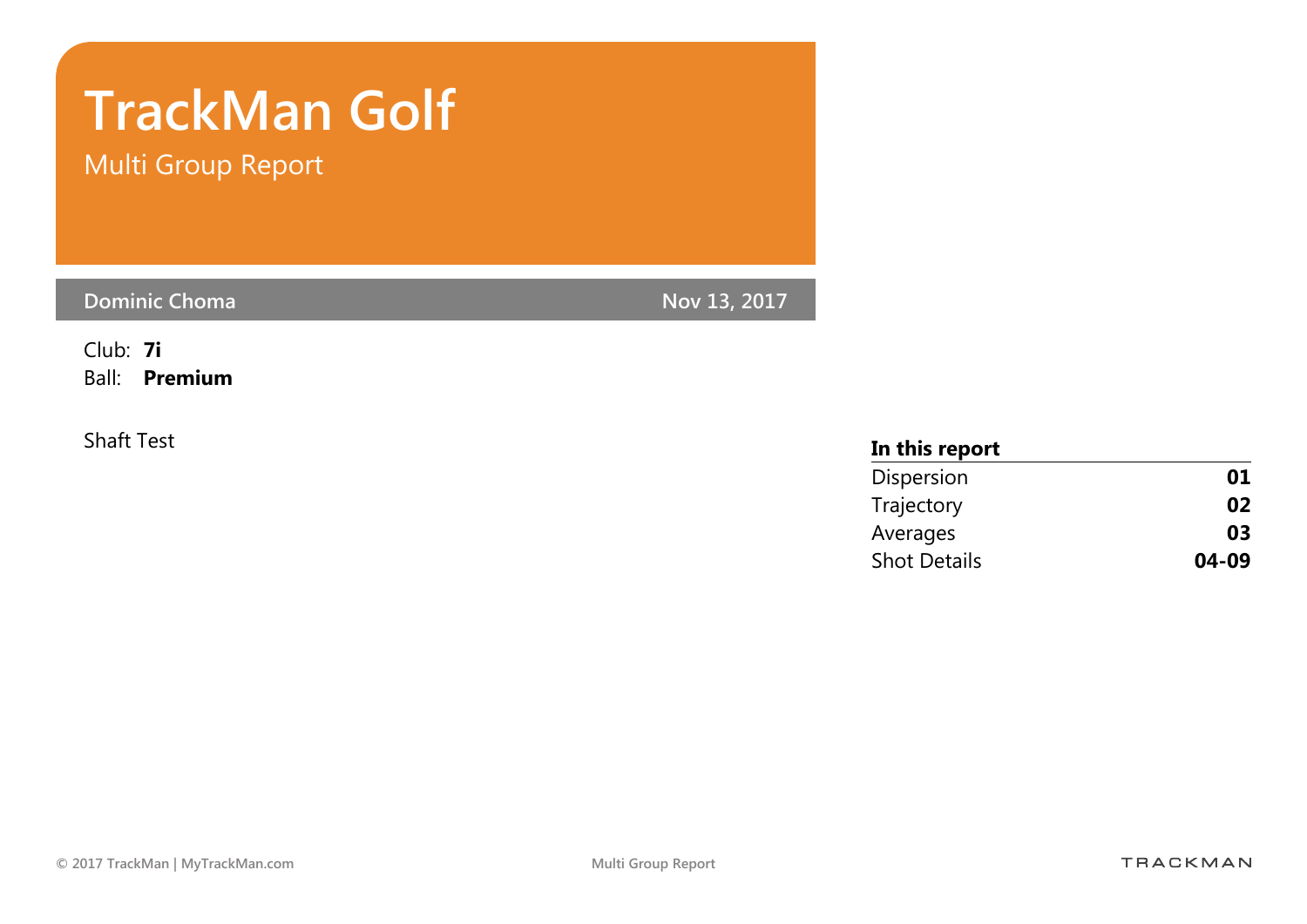## Dispersion Dominic Choma | Nov 13, 2017 01



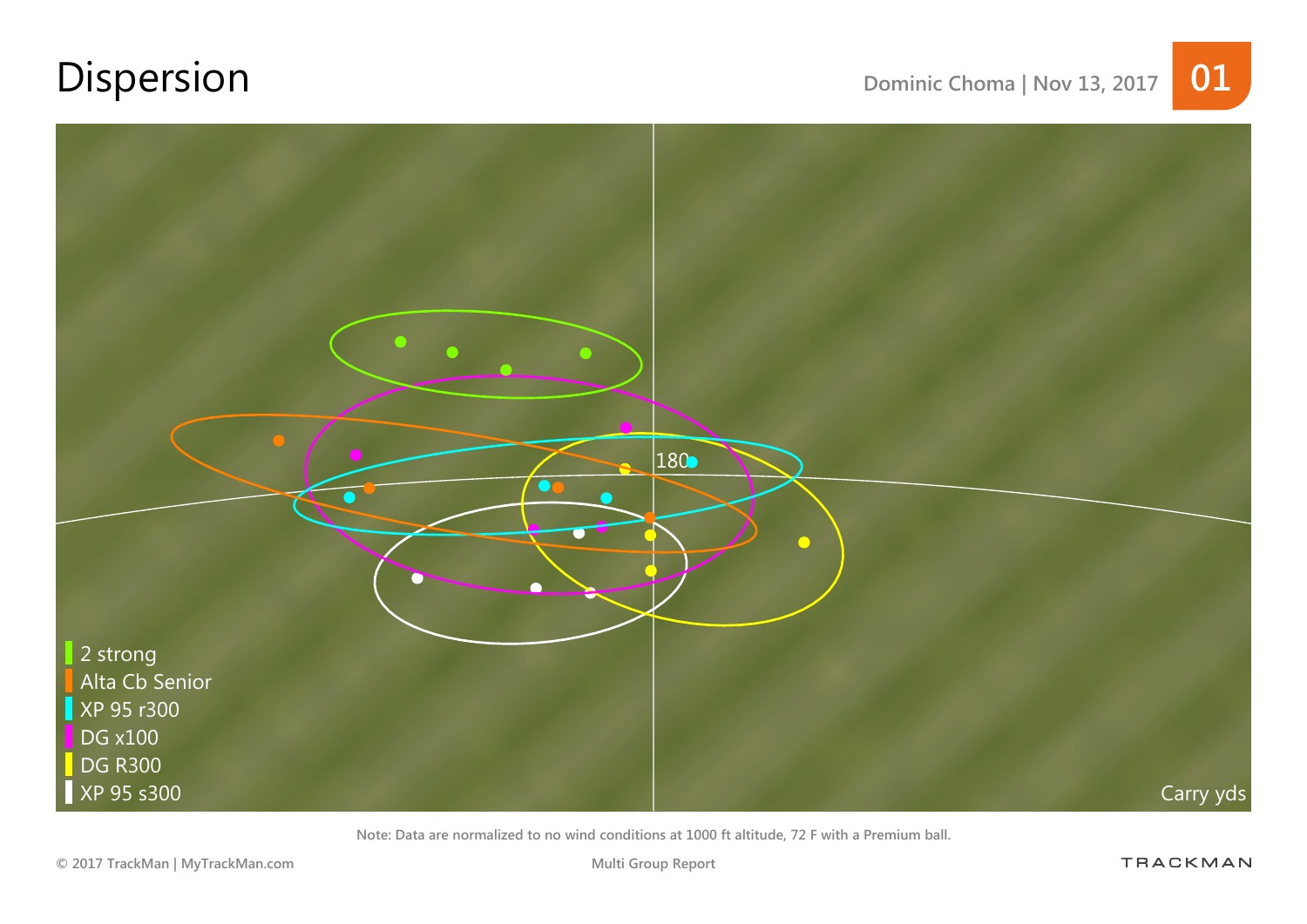## Trajectory Dominic Choma | Nov 13, 2017 02



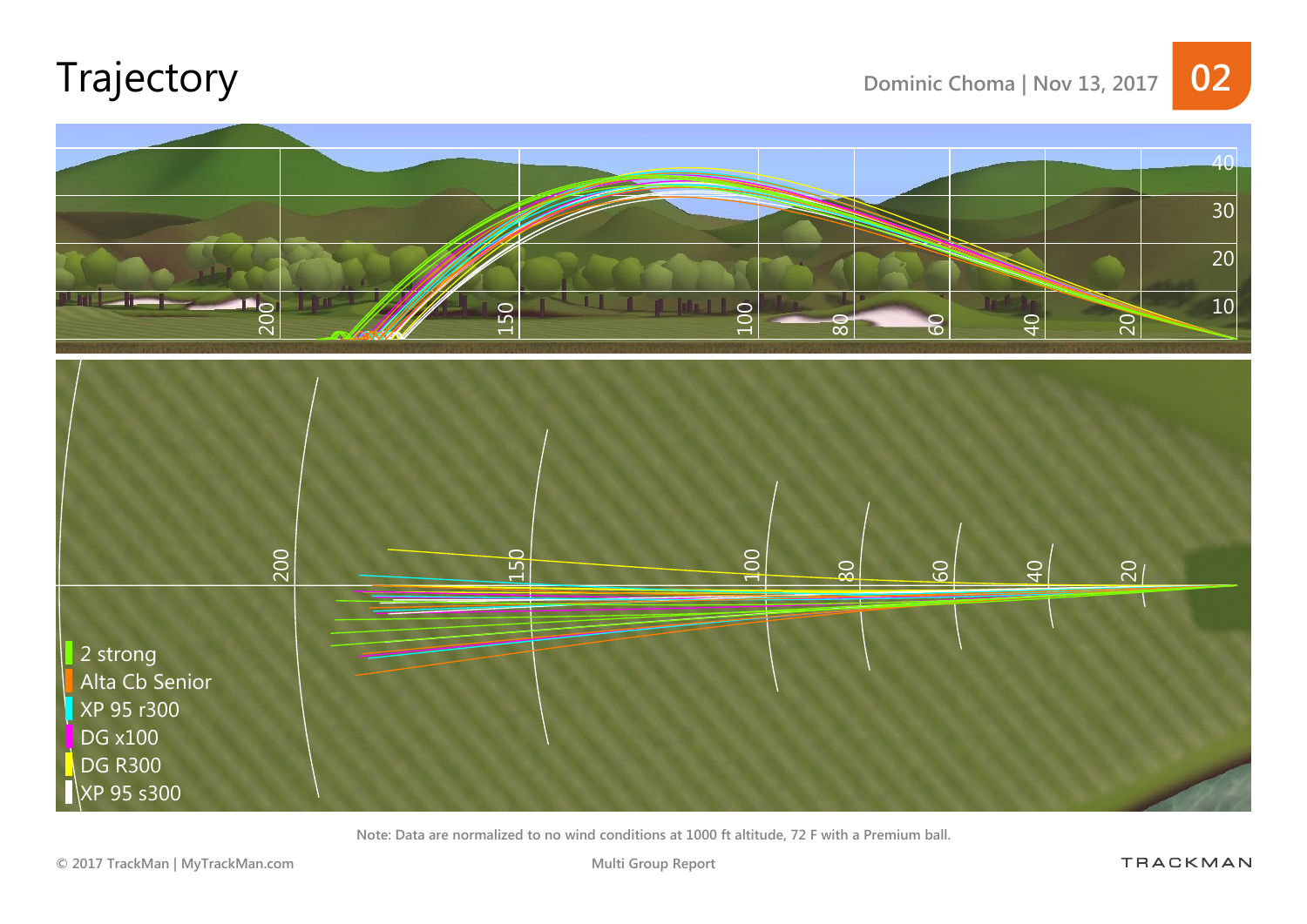#### Averages Dominic Choma | Nov 13, 2017 03

|                       |       | BALL SPEED LAUNCH ANG. |      | <b>SMASH FAC</b> | <b>CARRY</b> | TOTAL | LAUNCH DIR. | <b>SPIN AXIS</b> | <b>HEIGHT</b> | LAND, ANG. | <b>SIDE</b> |      | CLUB SPEED ATTACK ANG. | <b>CLUB PATH</b> | SWING DIR. | SWING PL. | <b>FACE ANG.</b> | <b>FACE TO PATH</b> | <b>SIDE TOT.</b> | <b>DYN. LOFT</b> | <b>LOW POINT</b> | <b>SPIN LOFT</b> |
|-----------------------|-------|------------------------|------|------------------|--------------|-------|-------------|------------------|---------------|------------|-------------|------|------------------------|------------------|------------|-----------|------------------|---------------------|------------------|------------------|------------------|------------------|
|                       | mph   | dea                    | rom  |                  |              |       | deg         | dea              |               |            |             | mph  | deg                    | dea              | deg        | deg       | deg              |                     |                  |                  |                  |                  |
| 2 strong              | 132.9 |                        | 7312 | 1.41             |              | 192.0 | $-3.6$      | 1.9              | 101           | 47.9       | 24' 7"L     | 94.2 | $-6.7$                 | $-2.0$           | $-5.1$     | 65.3      | $-4.1$           | $-2.1$              | 25' 2"L          | 19.0             |                  |                  |
| <b>Alta Cb Senior</b> | 129.4 | 14.2                   | 7566 | 1.38             | 179.9        | 185.5 | $-2.6$      | $-0.6$           | 98            | 47.6       | 27' 11"L    | 93.9 | $-6.3$                 | $-3.1$           | $-5.7$     | 67.6      | $-2.4$           | 0.6                 | 28' 10"L         | 20.0             | 5.5A             | 26.5             |
| XP 95 r300            | 1297  |                        | 7820 | 1.38             |              | 184.5 | $-2.5$      | 1.5              | 100           | 48.3       | 15' 6"L     | 94.0 | -6.6                   | $-2.9$           | $-5.6$     | 67.6      | $-2.4$           | 0.5                 | 15' 9"L          |                  | 5.7A             |                  |
| <b>DG x100</b>        | 129.1 | 14.6                   | 7534 | 1.38             | 179.7        | 185.0 | $-3.1$      | 2.0              | 100           | 48.1       | 18' 3"L     | 93.6 | $-6.4$                 | $-1.6$           | $-4.2$     | 67.9      | $-3.6$           | $-2.0$              | 18'7"L           | 20.5             | 5.6A             |                  |
| <b>DG R300</b>        | 128.5 | 15.0                   | 7977 | 1.38             | 177.4        | 181.8 | $-1.3$      | 2.9              | 101           | 48.6       | 4' 3"R      | 93.2 | $-6.2$                 | $-2.8$           | $-5.7$     | 65.1      | $-0.8$           | 2.0                 | 4' 7"R           | 21.3             | 5.5A             | 27.5             |
| XP 95 s300            | 1271  |                        | 7962 | 1.36             | 175.3        | 180.5 | $-1.8$      | $-0.3$           | 93            | 46.9       | 18'1''      | 93.6 | $-5.8$                 | $-2.7$           | $-5.1$     | 67.6      | $-1.5$           | 1.2                 | 18' 8"L          | 20.4             | 4 9 A            | 26.2             |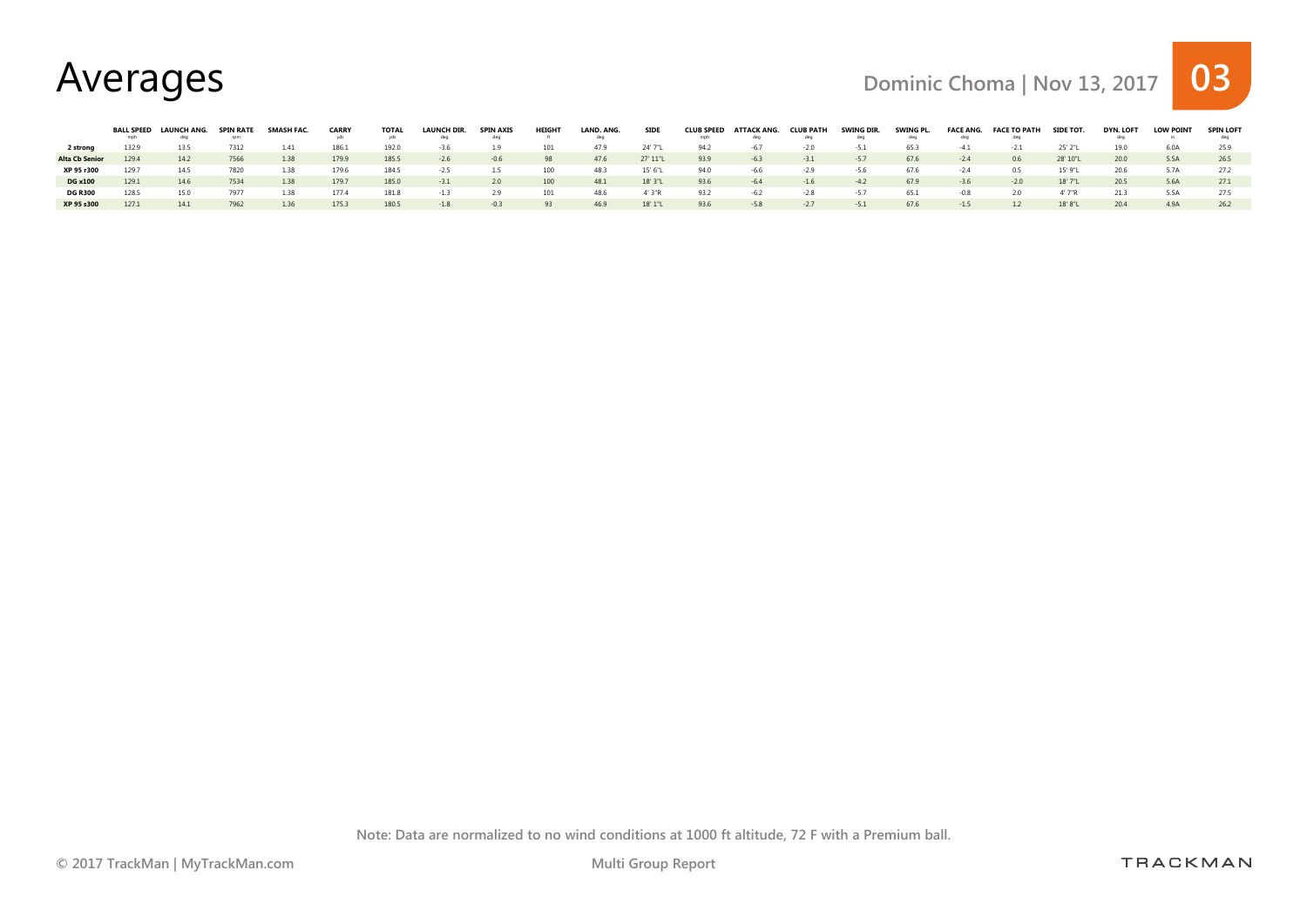2 strong

|         | STROKE NO BALL SPEED |       | LAUNCH ANG. | <b>SPIN RATE</b> | SMASH FAC | <b>CARRY</b> | <b>TOTAL</b> | LAUNCH DIR. | <b>SPIN AXIS</b> | <b>HEIGHT</b> | LAND. ANG. | <b>SIDE</b> | <b>CLUB SPEED</b> | ATTACK ANG. | <b>CLUB PATH</b> | SWING DIR. | SWING PL. | <b>FACE ANG.</b> | <b>FACE TO PATH</b> | <b>SIDE TOT.</b> | DYN. LOFT | <b>LOW POINT</b> | <b>SPIN LOFT</b> |
|---------|----------------------|-------|-------------|------------------|-----------|--------------|--------------|-------------|------------------|---------------|------------|-------------|-------------------|-------------|------------------|------------|-----------|------------------|---------------------|------------------|-----------|------------------|------------------|
|         |                      | mph   |             |                  |           |              | vds          |             | dec              |               |            |             | mph               | dea         | dea              |            |           | dea              |                     |                  |           |                  |                  |
|         |                      | 132.2 | 13.8        | 7033             | 1.41      | 186.3        | 192.5        | $-3.2$      | 0.2              |               | 47.9       | 29' 7"L     | 93.7              | $-6.3$      | $-1.2$           | $-3.9$     | 66.9      | $-3.7$           | $-2.6$              | 30' 7"L          | 19.1      | 5.4A             |                  |
|         |                      | 133.1 | 13.8        | 7215             | 1.41      | 186.9        | 192.7        | $-3.1$      | $-1.3$           | 103           | 48.3       | 37' 3"L     | 94.4              | $-6.7$      | $-0.6$           | $-3.7$     | 65.5      | $-3.8$           | $-3.1$              | 38' 6"L          | 19.2      | 6.0A             |                  |
|         |                      | 132.5 | 12.9        | 7353             | 1.42      | 185.3        | 191.5        | $-4.3$      | 3.6              | -97           | 47.0       | 21' 8"L     | 93.5              | $-7.3$      | $-2.4$           | $-6.0$     | 63.7      | $-4.9$           | $-2.6$              | 22' 0"L          | 18.5      | 6.7A             |                  |
|         |                      | 133.7 | 13.5        | 7648             | 1.40      | 186.0        | 191.1        | $-3.9$      | 4.8              | 102           | 48.3       | 10' 0"L     | 95.2              | $-6.6$      | $-3.8$           | $-6.8$     | 65.1      | $-3.9$           | $-0.2$              | 9'9"L            | 19.3      | 5.8A             | 25.9             |
| Average |                      | 132.9 | 13.5        | 7312             | 1.41      | 186.1        | 192.0        | -3.6        | 1.9              | 101           | 47.9       | 24' 7"L     | 94.2              | $-6.7$      | -2.0             | -5.1       | 65.3      | $-4.1$           | $-2.1$              | 25' 2"L          | 19.0      | 6.0A             | 25.9             |
|         |                      |       |             |                  | 0.00      |              |              |             |                  |               |            | 10'1"R      |                   |             |                  |            |           |                  |                     | 10' 8"F          |           |                  |                  |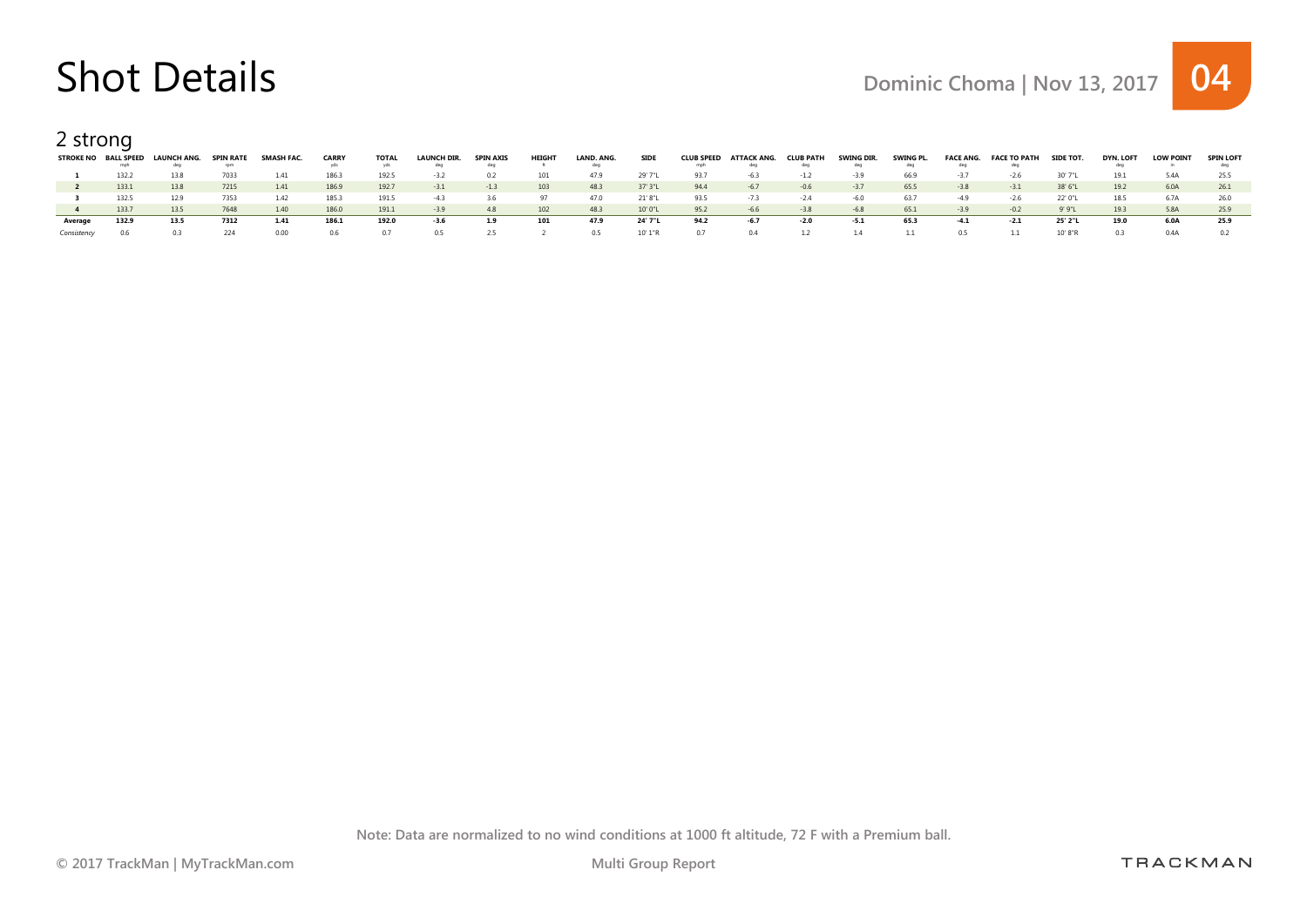#### Alta Cb Senior

|             | <b>STROKE NO BALL SPEED</b><br>mph | LAUNCH ANG.<br>dea | <b>SPIN RATE</b><br><b>FDIT</b> | SMASH FAC | <b>CARRY</b> | <b>TOTAL</b><br>vds | LAUNCH DIR. | <b>SPIN AXIS</b><br>dec | <b>HEIGH</b> | LAND. ANG.<br>dea | <b>SIDE</b>  | <b>CLUB SPEED</b><br>mph | ATTACK ANG.<br>dea | <b>CLUB PATH</b><br>dea | SWING DIR.<br>dea | SWING PL. | <b>FACE ANG.</b><br>dec | <b>FACE TO PATH</b> | <b>SIDE TOT.</b> | <b>DYN. LOFT</b> | <b>LOW POINT</b> | <b>SPIN LOFT</b> |
|-------------|------------------------------------|--------------------|---------------------------------|-----------|--------------|---------------------|-------------|-------------------------|--------------|-------------------|--------------|--------------------------|--------------------|-------------------------|-------------------|-----------|-------------------------|---------------------|------------------|------------------|------------------|------------------|
|             |                                    |                    |                                 |           | 182.6        |                     |             |                         |              |                   |              |                          |                    |                         | $-47$             | 672       |                         |                     | 57' 5"1          |                  |                  |                  |
|             | 130.8                              | 14.5               | 7375                            | 1.39      |              | 188.1               | $-2.5$      | $-5.6$                  |              | 48.4              | 55' 2"L      | 94.1                     | $-6.0$             | $-2.2$                  |                   |           | $-2.6$                  | $-0.4$              |                  | 20.2             |                  |                  |
|             | 128.9                              | 15.5               | 7523                            | 1.39      | 179.4        | 184.3               | $-1.8$      | 0.5                     | 104          | 49.2              | 14' 0"L      | 92.8                     | $-5.4$             | $-4.3$                  | $-6.7$            | 66.6      | $-1.0$                  | 3.3                 | 14' 4"L          | 21.3             | 4.6A             | 26.9             |
|             | 128.4                              | 14.1               | 7749                            | 1.36      | 177.9        | 183.4               | $-3.0$      | 5.0                     | 95           | 47.2              |              | 94.4                     | $-6.9$             | $-2.0$                  | $-4.7$            | 69.0      | $-3.2$                  |                     |                  | 20.2             | 6.0A             | 27.1             |
|             | 129.6                              | 12.6               | 7616                            | 1.38      | 179.9        | 186.1               | $-3.1$      | $-24$                   | 89           | 45.6              | 41' 10"L     | 94.1                     | $-7.0$             | $-3.7$                  | $-6.6$            | 67.7      | $-2.9$                  | 0.8                 | 43' 7"L          | 18.5             | 6.1A             |                  |
| Average     | 129.4                              | 14.2               | 7566                            | 1.38      | 179.9        | 185.5               | -2.6        | -0.6                    | 98           | 47.6              | 27' 11"L     | 93.9                     | $-6.3$             |                         | $-5.7$            | 67.6      | $-2.4$                  | 0.6                 | 28' 10"L         | 20.0             | 5.5A             | 26.5             |
| Consistency |                                    |                    |                                 |           |              |                     |             |                         |              |                   | $21'$ $8"$ R |                          |                    |                         |                   |           |                         |                     |                  |                  | በ 6Δ             |                  |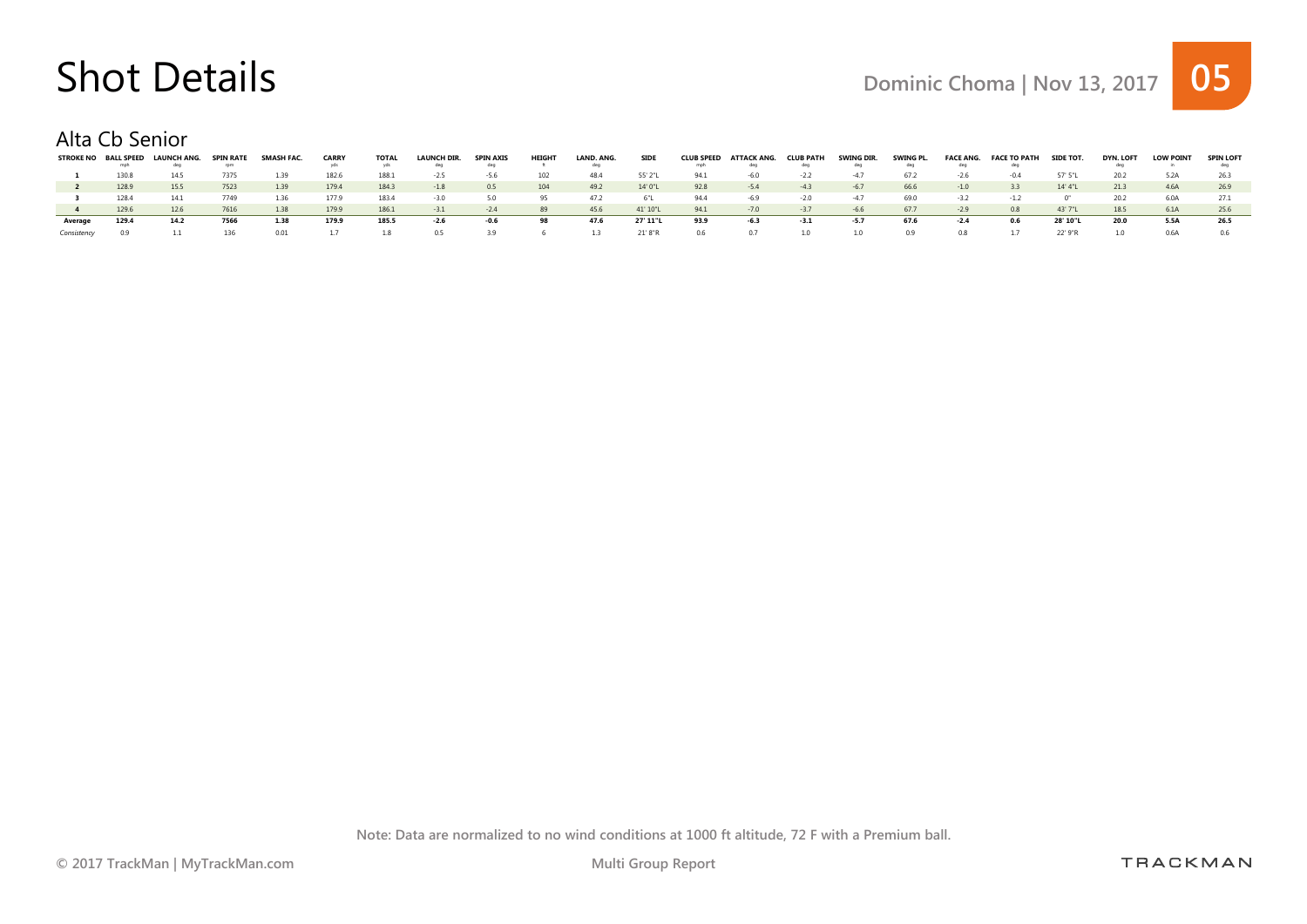XP 95 r300

|             | <b>STROKE NO BALL SPEED</b><br>mph | LAUNCH ANG.<br>dec | <b>SPIN RATE</b><br>rpm | SMASH FAC | <b>CARRY</b> | <b>TOTAL</b><br>vds | <b>LAUNCH DIR.</b> | <b>SPIN AXIS</b><br>dec | <b>HEIGHT</b> | LAND. ANG.<br>dea | <b>SIDE</b> | <b>CLUB SPEED</b><br>mph | ATTACK ANG.<br>dea | <b>CLUB PATH</b><br>dea | SWING DIR.<br>dea | SWING PL. | <b>FACE ANG.</b><br>dea | <b>FACE TO PATH</b> | SIDE TO L | DYN. LOFT | <b>LOW POINT</b> | <b>SPIN LOFT</b> |
|-------------|------------------------------------|--------------------|-------------------------|-----------|--------------|---------------------|--------------------|-------------------------|---------------|-------------------|-------------|--------------------------|--------------------|-------------------------|-------------------|-----------|-------------------------|---------------------|-----------|-----------|------------------|------------------|
|             | 130.4                              | 15.1               | 8186                    | 1.38      | 179.5        | 183.3               | $-1.3$             | -0.6                    |               | 49.5              | 16' 1"L     | 94.7                     | $-6.0$             | $-2.6$                  | $-5.0$            | 678       | $-0.9$                  | $1.6\phantom{0}$    | 16' 5"L   | 21.4      | 5.0A             | 27.5             |
|             | 130.0                              | 13.9               | 7614                    | 1.38      | 180.6        | 186.2               | $-2.8$             | 5.9                     | 97            | 47.4              | 5' 8"R      | 94.0                     | $-6.4$             | $-3.1$                  | $-5.6$            | 69.1      | $-2.7$                  | 0.4                 | 6'6''R    | 19.8      | 5.5A             | 26.3             |
|             | 129.6                              | 13.6               | 7822                    | 1.37      | 179.5        | 184.9               | $-2.8$             | $-34$                   | 95            | 47.2              | 44' 9"L     | 94.5                     | $-7.2$             | $-3.6$                  | $-6.8$            | 66.0      | $-2.5$                  |                     | 46' 6"L   | 19.7      | 6.3A             |                  |
|             | 1289                               | 15.5               | 7658                    | 1.39      | 178.9        | 183.5               | $-3.1$             | 4.1                     | 104           | 49.1              | 6' 11"L     | 92.8                     | $-6.8$             | $-2.3$                  | $-5.1$            | 67.6      | $-3.4$                  | $-1.1$              | 6'9"L     | 21.4      | 5.9A             | 28.3             |
| Average     | 129.7                              | 14.5               | 7820                    | 1.38      | 179.6        | 184.5               | -2.5               | 1.5                     | 100           | 48.3              | 15' 6"L     | 94.0                     | -6.6               | -2.9                    | -5.6              | 67.6      | $-2.4$                  | 0.5                 | 15' 9"I   | 20.6      | 5.7A             | 27.2             |
| Consistency |                                    |                    |                         |           |              |                     |                    |                         |               |                   | $18'$ $7"R$ |                          |                    |                         |                   |           |                         |                     | 19' 6"F   | 0.8       | N Δ              |                  |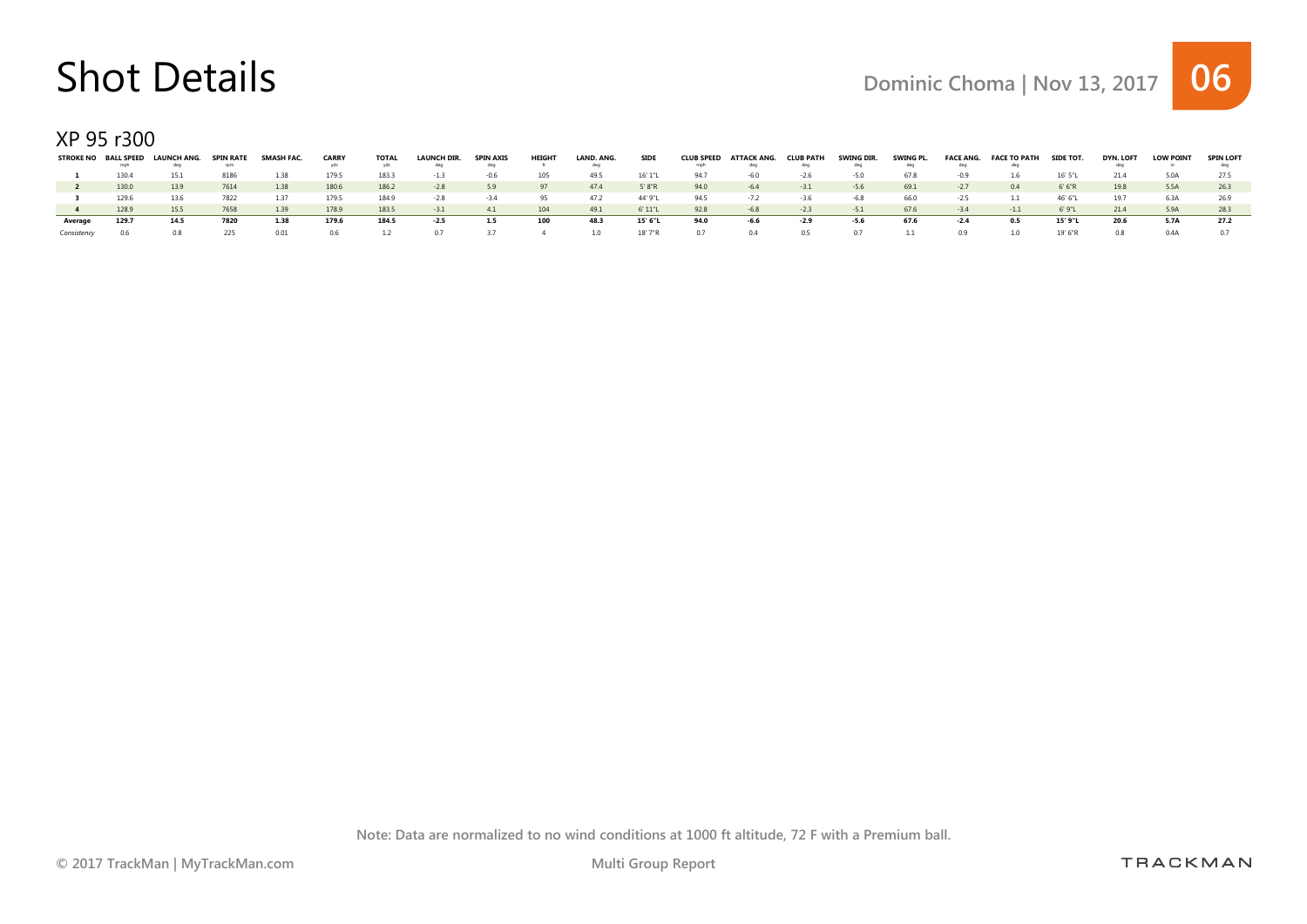DG x100

|         | mph   | STROKE NO BALL SPEED LAUNCH ANG.<br>dea | <b>SPIN RATE</b><br>rnm | SMASH FAC. | <b>CARRY</b> | TOTAL<br>vds | <b>LAUNCH DIR.</b> | <b>SPIN AXIS</b><br>dea | <b>HEIGHT</b> | LAND, ANG. | <b>SIDE</b> | <b>CLUB SPEED</b><br>mph | ATTACK ANG.<br>dea | <b>CLUB PATH</b><br>dea | SWING DIR.<br>dea | SWING PL.<br>dea | <b>FACE ANG.</b><br>dea | <b>FACE TO PATH</b> | <b>SIDE TOT.</b> | <b>DYN. LOFT</b> | <b>LOW POINT</b> | <b>SPIN LOFT</b> |
|---------|-------|-----------------------------------------|-------------------------|------------|--------------|--------------|--------------------|-------------------------|---------------|------------|-------------|--------------------------|--------------------|-------------------------|-------------------|------------------|-------------------------|---------------------|------------------|------------------|------------------|------------------|
|         | 127.9 | 14.2                                    |                         | 1.37       | 177.5        | 183.1        | $-2.8$             |                         |               | 472        | ' 7"I       | 93.2                     | $-57$              | $-3.4$                  | $-57$             | 677              | $-2.6$                  | 0.8                 | 7' 6"I           | 20.3             | 4.8A             |                  |
|         | 131.1 | 14.6                                    | 7607                    | 1.39       | 182.3        | 187.2        | $-3.2$             | 47                      | 103           | 48.8       | 4' 0"L      | 94.1                     | $-8.2$             | $-2.0$                  | $-5.5$            | 67.0             | $-3.5$                  | $-1.6$              | 3'8"L            | 20.5             | 7.3A             | 28.8             |
|         | 127.5 | 15.1                                    |                         | 1.37       | 1774         | 182.7        | $-3.4$             | 2.6                     |               | 48.1       | $17'$ $7"1$ | 93.3                     | $-5.0$             | $-0.5$                  | $-2.5$            | 67.6             | $-4.3$                  | $-3.9$              | 17' 11"L         | 21.0             | 4.2A             |                  |
|         | 129.9 | 14.6                                    | 7359                    | 1.39       | 181.5        | 187.1        | $-3.0$             | $-27$                   | 101           | 48.3       | 43' 10"L    | 93.8                     | $-6.7$             | $-0.4$                  | $-3.0$            | 69.2             | $-3.8$                  | $-34$               | 45' 5"L          | 20.3             | 5.9A             | 27.3             |
| Average | 129.1 | 14.6                                    | 7534                    | 1.38       | 179.7        | 185.0        | -3.1               | 2.0                     | 100           | 48.1       | 18' 3"L     | 93.6                     | $-6.4$             | -1.6                    | $-4.2$            | 67.9             | $-3.6$                  | $-2.0$              | 18' 7"L          | 20.5             | 5.6A             | 27.1             |
|         |       |                                         |                         |            |              |              |                    | 28                      |               | 0.6.       | $15'$ 7"R   | 03                       |                    |                         |                   |                  |                         |                     |                  |                  |                  |                  |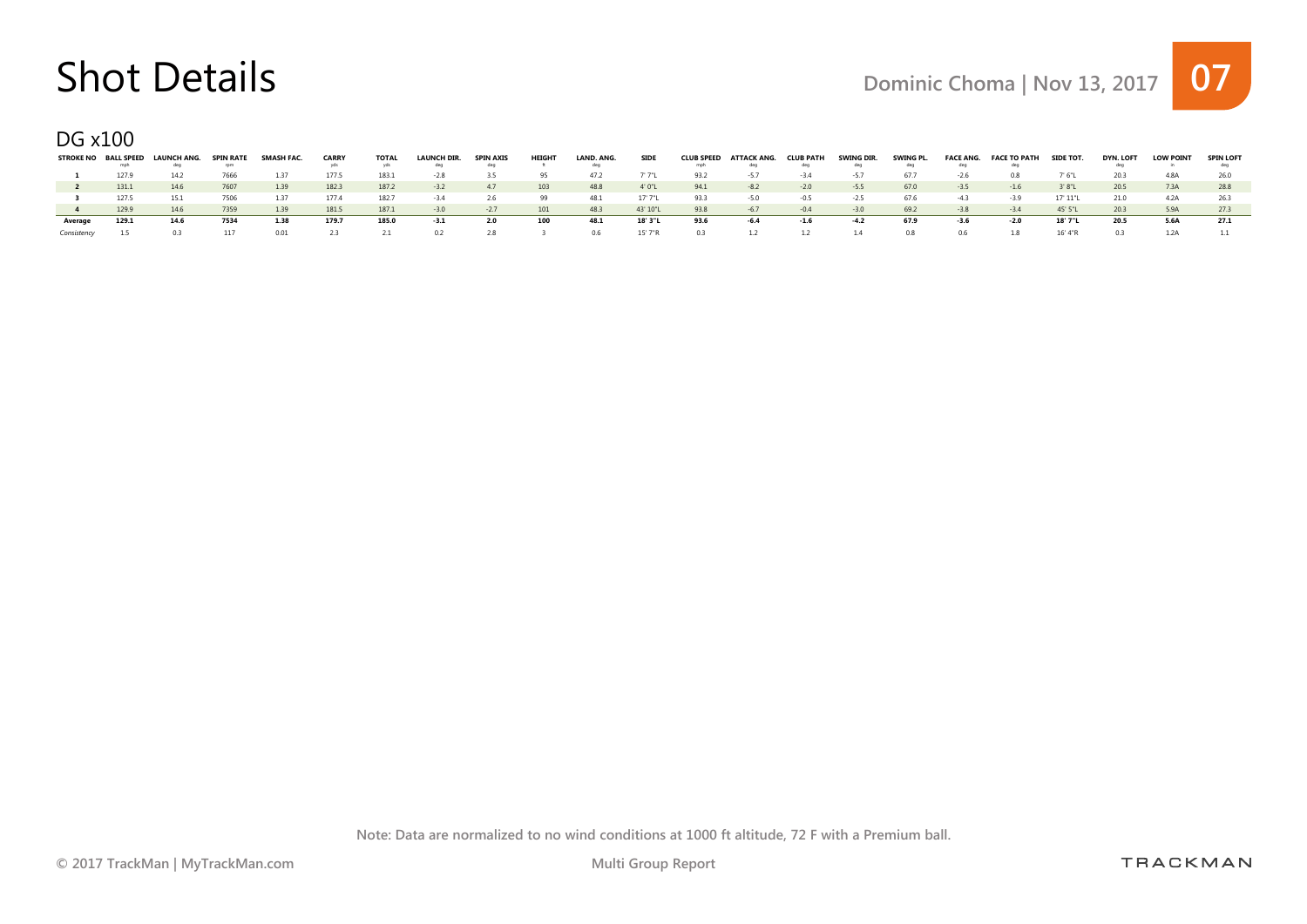DG R300

| <b>STROKE NO</b> | <b>BALL SPEED</b><br>mph | LAUNCH ANG.<br>dea | SPIN RATE<br>rom | SMASH FAC | <b>CARRY</b> | <b>TOTAL</b><br>vds | <b>LAUNCH DIR.</b><br>dec | <b>SPIN AXIS</b><br>dea | <b>HEIGHT</b> | LAND, ANG. | <b>SIDE</b> | <b>CLUB SPEED</b><br>mph | ATTACK ANG.<br>dea | <b>CLUB PAT</b><br>dea | SWING DIR<br>dec | SWING PL.<br>dea | <b>FACE ANG.</b><br>dea | <b>FACE TO PATH</b> | SIDE TOT. | DYN. LOFT | <b>LOW POINT</b> | <b>SPIN LOFT</b> |
|------------------|--------------------------|--------------------|------------------|-----------|--------------|---------------------|---------------------------|-------------------------|---------------|------------|-------------|--------------------------|--------------------|------------------------|------------------|------------------|-------------------------|---------------------|-----------|-----------|------------------|------------------|
|                  | 128.7                    | 16.2               | 8176             | 1.37      | 176.8        | 180.3               | $-0.4$                    | 46                      | 108           | 50.2       | 22' 2"R     | 93.7                     | $-5.7$             | $-2.2$                 | $-47$            | 66.1             |                         | 24                  | 22' 11"R  | 22.6      | 5.0A             | 28.5             |
|                  | 128.4                    | 14.1               | 8083             | 1.37      | 177.0        | 181.9               | $-1.7$                    | 2.8                     | 96            | 47.5       | 51          | 93.7                     | $-6.5$             | $-2.1$                 | $-5.2$           | 65.1             | $-1.5$                  | 0.6                 |           | 20.5      | 5.9A             | 27.0             |
|                  | 129.6                    | 14.7               | 7589.            | 1.40      | 180.3        | 185.4               | $-1.6$                    | 1.9                     | 102           | 48.5       | 4' 2"L      | 92.9                     | $-5.8$             | $-2.5$                 | $-5.0$           | 66.6             | $-1.3$                  | 1.3                 | 4' 1"L    | 20.6      | 5.0A             |                  |
|                  | 127.2                    | 15.0               | 8061             | 1.37      | 175.3        | 179.8               | $-14$                     | 2.4                     | 98            | 48.2       | 5"L         | 92.6                     | $-6.6$             | $-43$                  | $-7.7$           | 62.5             | $-0.5$                  | 38                  |           | 21.3      | 6.1A             | 28.2             |
| Average          | 128.5                    | 15.0               | 7977             | 1.38      | 177.4        | 181.8               | -1.3                      | 2.9                     | 101           | 48.6       | 4' 3"R      | 93.2                     | -6.2               | -2.8                   | $-5.7$           | 65.1             | -0.8                    | 2.0                 | 4' 7"R    | 21.3      | 5.5A             | 27.5             |
|                  |                          |                    |                  |           |              |                     |                           | າ ດ                     |               |            | 10'5"R      | 0.5                      |                    |                        |                  |                  |                         |                     |           | 0.8       | 0 5 A            |                  |